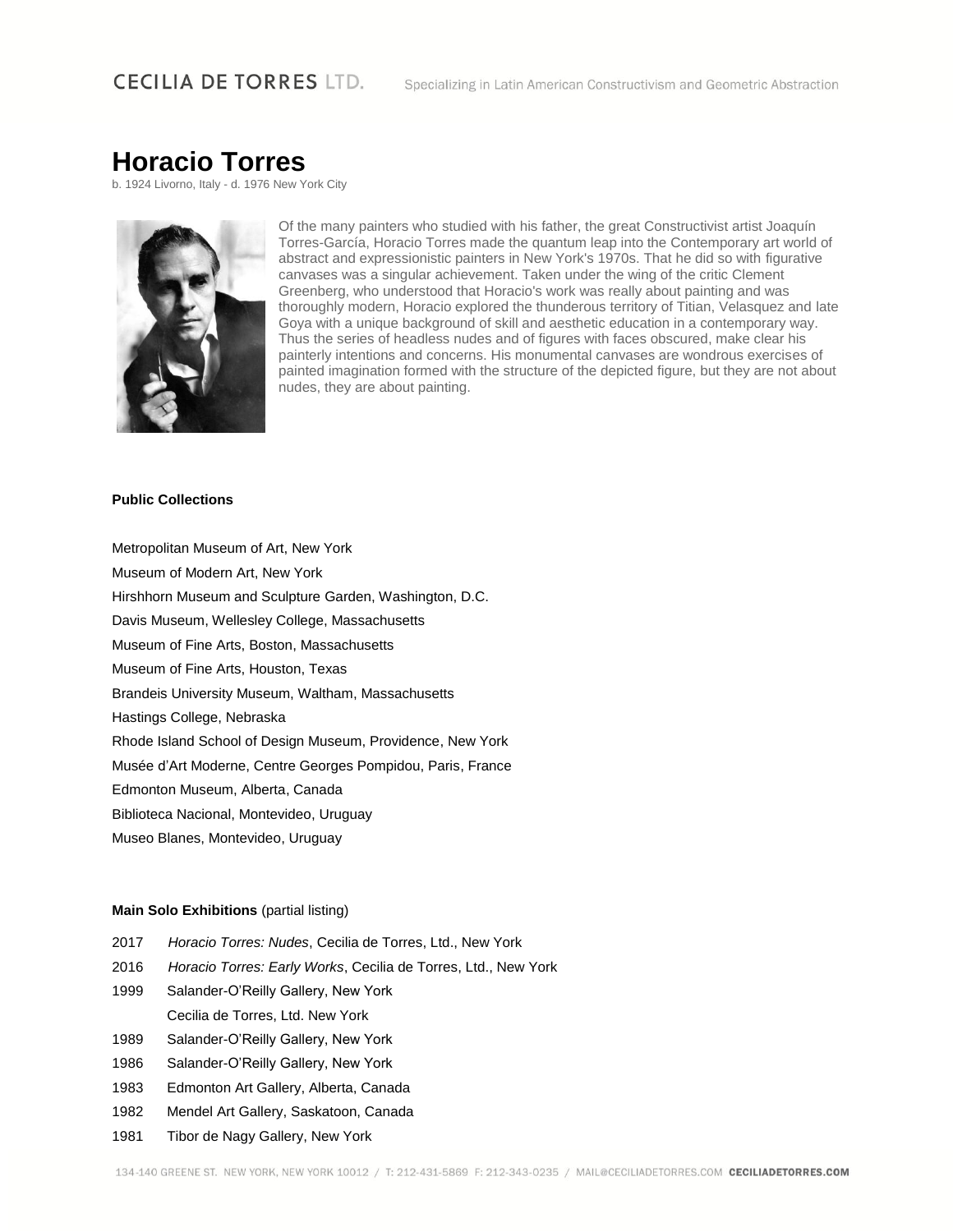# **CECILIA DE TORRES LTD.**

- 1980 Tibor de Nagy Gallery, New York
- 1979 Tibor de Nagy Gallery, New York
- 1976 Tibor de Nagy Gallery, New York
- 1975 Tibor de Nagy Gallery, New York
- 1978 Galería Karlen Guggerlmeier, Montevideo
- 1977 Meredith Long Contemporary, New York
- 1975 Watson/de Nagy & Co., Houston, Texas
- 1974 Museum of Fine Arts, Boston, Massachusetts Richard Grey Gallery, Chicago Nicholas Wilder Gallery, Los Angeles, California
- 1973 Noah Goldowsky Gallery, New York
- 1968 Galería Moretti, Montevideo, Uruguay
- 1965 Galería Moretti, Montevideo, Uruguay
- 1963 Biblioteca Nacional, Montevideo, Uruguay
- 1961 Galería Witcomb, Buenos Aires, Argentina
- 1956 Galerie Du Haut-Pavée, Paris, France

### **Group Exhibitions** (partial listing)

- 2016 *Under the Influence*, Cecilia de Torres, Ltd., New York
- 2015 *The South was Their North: Artists of the Torres-García Workshop*, Cecilia de Torres, Ltd., New York
- 2006 *Line-Plane-Volume/Sculpture: 1940-2006*, Cecilia de Torres, Ltd., New York
- 2002 *Modernism in Montevideo & Buenos Aires: 1930s-1960s*, Cecilia de Torres, Ltd., New York
- 2000 *A Latin American Metaphysical Perspective*, Cecilia de Torres, Ltd., New York
- 1998 *The Murals of Sant-Bois Hospital*, Ministerio de Relaciónes Exteriores, Montevideo, Uruguay *The School of the South*, Anderson Gallery, Buffalo, New York *La Escuela del Sur-El Taller Torres-García*, Iturralde Gallery, Los Angeles, California *Sixties by Six*, Cecilia de Torres, Ltd., New York
- 1997 *A Escola do Sul*, Pavilhão Cultural Renée Behar, São Paulo, Brazil *La Escuela del Sur*, Museo Bellas Artes, Caracas, Venezuela *T-G y 10 Artistas del Taller*, Galería Ruth Benzacar, Buenos Aires, Argentina *Dibujos en papel*, Galería Clavé, Caracas, Venezuela
	- *El Taller Torres-García*, Museo Central de Costa Rica, San Juan
- 1996 *The Still Life*, Cecilia de Torres, Ltd., New York City
	- *Constructive Universalism*, Art Museum of the Americas, Washington, D.C.
- 1995 *65 Years of Constructivist Wood*, Cecilia de Torres, Ltd., New York
- 1993 *El Taller Torres-García*, *The School of the South*, Museo Reina Sofia, Madrid;
- 1991 Archer M. Huntington Art Gallery, Austin, Texas; Museo de Monterrey & Museo Rufino Tamayo, México; The Bronx Museum, New York.
- 1992 *Les Tutoyeurs de L'Arc-en-ciel*, Galerie Gerald Piltzer, Paris, France
- 1990 *Group 1990*, Salander O'Reilly Gallery, New York
	- *Figuring the Body*, Museum of Fine Arts, Boston, Massachusetts